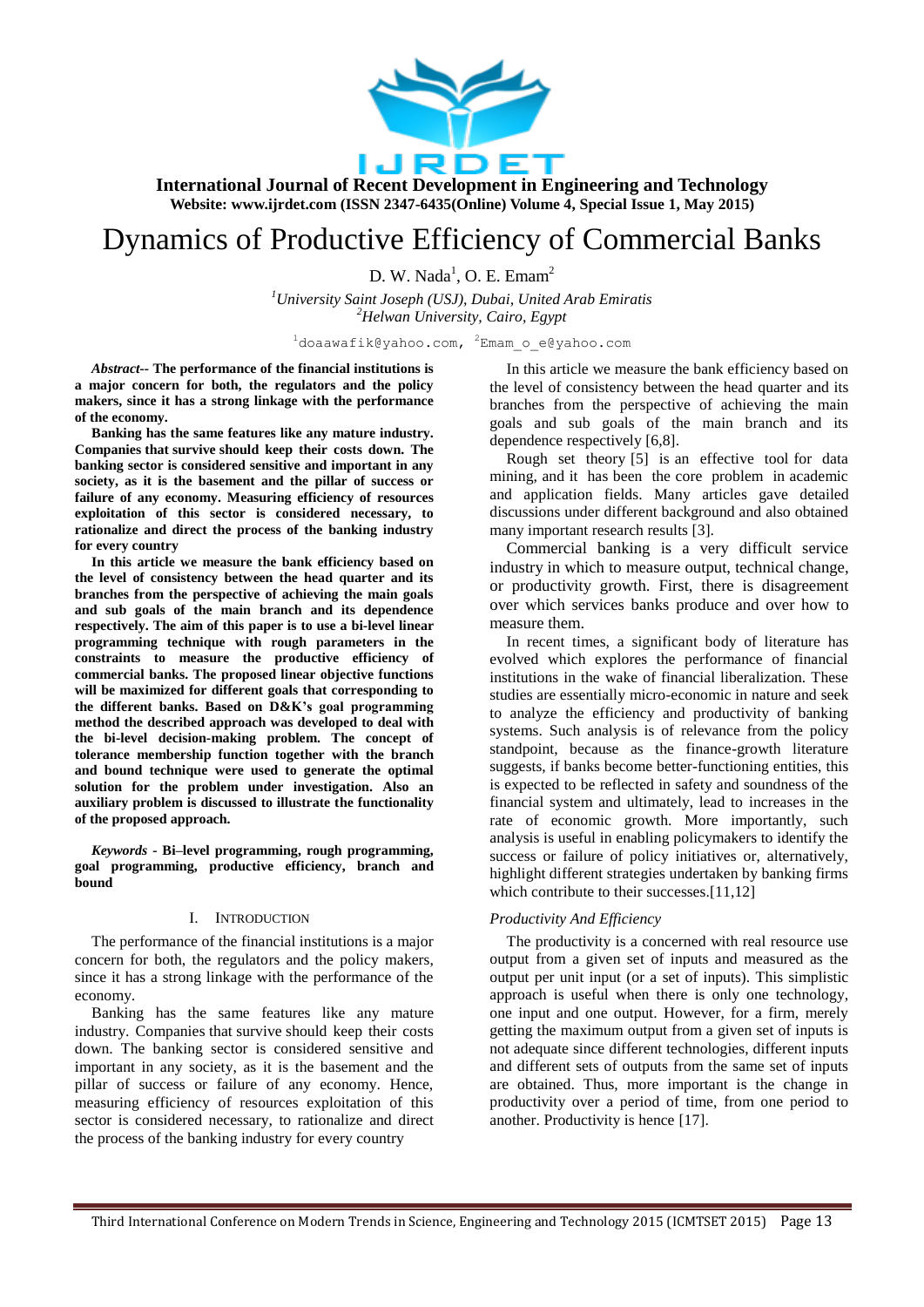

Both, static and dynamic in nature: a measure of, both, the change in technology over time, and optimal use of resources, for the best available technology, at a given time. Moreover, if the objective of the firm is to maximize profits, the productivity measured as ratio of physical units may not be the best criterion. Hence, in addition to conventional measure of productivity, a "monetized value of productivity" may be a better performance measure.

Bi-level programming problem is formulated for a problem in which two decision makers make decisions successively [7]. The majority of researches on bi-level decision making has centered on the linear Programming. A set of approaches and algorithms of linear bi-level programming, such as the well-known Kuhn–Tucker approach, Kth-best approach, Branch-and-bound algorithm and genetic algorithm have been widely used [9].

### *Execution of strategy*

A strategy can be implemented through human resource management, use of technology, and process design. X-efficiency is a measure of how well management aligns technology, human resource management, and other resources to produce a given level of output. It views banks as a factory that consumes various resources to produce several products and establishes the efficiency with which this transformation takes place. The X-efficiency of banks can be accessed through indicators of financial soundness.

The articulation of a strategy is a key driver for success in dynamic, competitive environments like that of the financial services industry. The main strategic choices a bank faces concern product mix, client mix, geographical location, distribution channels, and form of organization.[3,4,5]

Diverse forms of rough sets have been proposed and studied with different binary relations. Moreover, some of them are investigated with addition topological or algebraic structures [4,8].

The goal programming (GP) model is useful for decision makers to consider several objectives in finding a set of acceptable solutions simultaneously. Since only partial information can possibly be obtained, precisely determining the goal value of each objective might be difficult for decision makers; the main studies that incorporate uncertainty and imprecision into the GP are [6].

In [1] the author proposed a bi-level integer non-linear programming problem with linear or non-linear constraints, and in which the non-linear objective function at each level are to maximized. Also an interactive approach for solving bi-level integer multiobjective fractional programming problem was suggested in [2].

In [10] Xu and Yao discussed a class of linear multiobjective programming problems with random rough coefficients and gave a crisp equivalent model.

In [7] Saraj and Sadeghi presented a fuzzy goal programming (FGP) technique for solving Quadratic Bi-Level Fractional Multi-Objective Programming (QBL-FMOP) Problem was developed.

In this paper it is assumed that, there is a bank has two branches, one of them (headquarter) in AUE (the Leader player) and the other branch in Egypt (the Follower player), the two branches have their different objectives, the first objective (say  $N_1$ ) represents the Increment of the deposits amount and the second one  $(say \ N_2)$ represents the Increment of the loans amount, and they Invest in two types of financial bonds  $X_1$ ,  $X_2$ . Of course headquarter will plan the strategy and goals of the follower branch.

# II. PROBLEM FORMULATION AND SOLUTION CONCEPT

Let  $x_i \in R$ ,  $(i = 1,2)$  be a vector variables indicating the first and the second decision level's choices respectively. Let  $H_i: R^2 \rightarrow R^{N_i}$ ,  $(i = 1,2)$  be the first and the second level's objective functions respectively. Let "FLDM" represents the first level decision maker or the AUE branch and "SLDM" represents the second level decision maker or the Egypt branch and they have  $N_1$  and  $N_2$  objective functions, respectively [1,2].

Since the AUE branch sets his rough goals firstly then the and the Egypt branch goals, therefore, the bi- level multi-objective linear programming problem with definite goals contains rough parameters in constraints may be stated as follows:

#### **[FLDM]**

$$
\max_{x_1} H_1(x_1, x_2) = \max_{x_1} (h_{11}, ..., h_{1N_1}),
$$
 (1)  
Where *x*, solves

#### **[SLDM]**

$$
\max_{x_2} H_2(x_1, x_2) = \max_{x_2} (h_{21}, \dots, h_{2N_2}), \quad (2)
$$

Subject to

$$
G=\{(\xi x_1,\xi x_2)| g_i(\xi x_1,\xi x_2)\leq y, i=1,2,\ldots m\ ,\left(\,x_1,x_2\,\right)\geq 0\}, \eqno(3)
$$

$$
f_{kj} = \sum_{j=1}^{n} \xi_{kj} x_j, \quad i = 1, 2, ..., n_k.
$$

Where **G** is the bi-level linear constraint set contains rough the parameters.  $H_1$  and  $H_2$  are linear functions with definite goals.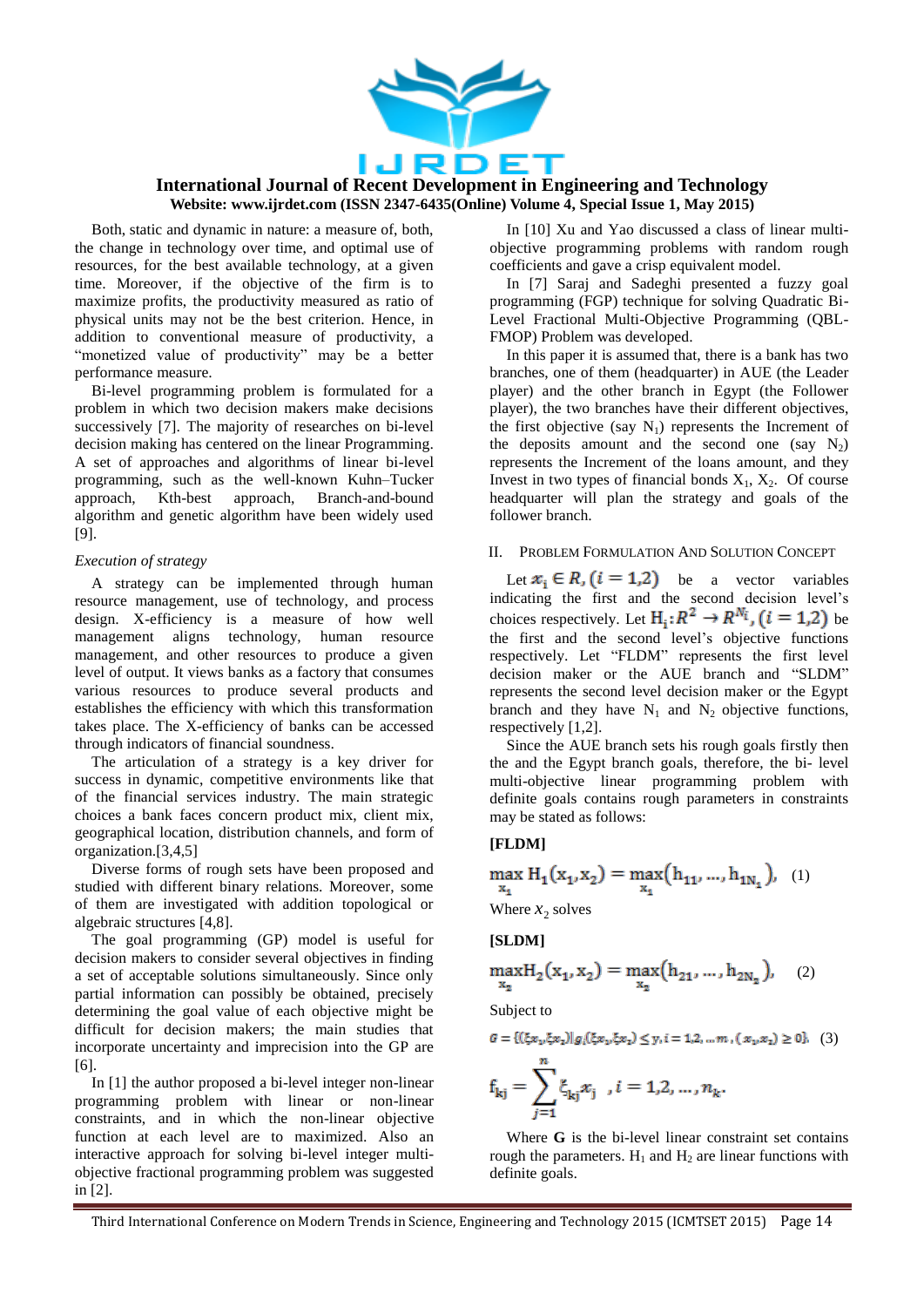

Now, going back to the bi- level multi-objective linear programming problem contains rough parameters in constraints, an associated goal programming for this problem with  $(N_1 + N_2)$  could be rewritten as follows:

#### **[FLDM]**

Achieve  

$$
(h_{11}(x),...,h_{1N_1}(x)) = (k_{11},...,k_{1N_1}),
$$
 (4)

Where  $x_2$  solves

#### **[SLDM]**

$$
\begin{array}{c} \textrm{Achieve} \\ (h_{21}(x),...,h_{2N_2}(x)) = (k_{21},\dots\,k_{2N_2}\,)(5) \end{array}
$$

Subject to

 $x \in G$ .

Where  $k_{1N_1}$ ,  $k_{2N_2}$  are scalars and represent the aspiration levels associated with the objectives of the first and the second level decision makers respectively.

# III. THE TRANSFORMATION OF RANDOM ROUGH COEFFICIENT [10]

To convert the bi-level multi-objective linear programming problem with random rough coefficient in the constraints into the respective crisp equivalent forms for solving this trust probability constrains, this process is usually hard for most of the cases, in our case the transformation process is introduced in the following theorems 10].

#### *Theorem 1*

Suppose that random variables  $\tilde{\vec{e}}_{ri}(\lambda)$  and  $\vec{b}_{r}(\lambda)$  are characterized by

$$
\tilde{\tilde{e}}_{rj}(\lambda) \sim \mathcal{N}(\varepsilon_{rj}(\lambda), V_r^{\varepsilon}), \tilde{b}_r(\lambda) \sim \mathcal{N}\left(b_r(\lambda), (\sigma_r^b)^2\right),
$$

where  $e_{ri}(\lambda)$ ,  $b_r(\lambda)$  are rough variables, and  $V_{r}^{\epsilon}$ ,  $(\sigma_{r}^{b})^{2}$  are positive definite covariance's. Then

$$
\begin{aligned} &\mathcal{e}_{\mathrm{r}}(\lambda)^{\mathrm{T}}x - b_{\mathrm{r}}(\lambda) = [(a,b),(c,d)](c \leq a \leq b \leq d) \end{aligned}
$$

is also a rough variable. We assume that it is characterized by the following trust measure function:

$$
\mathrm{Tr}\{e_r(\lambda)^T x - b_r(\lambda) \le t\} = \begin{cases} 0 & \text{if } t \le c, \\ \frac{t - c}{2(d - c)} & \text{if } c \le t \le a, \\ \frac{1}{2} \left( \frac{t - c}{d - c} + \frac{t - a}{b - a} \right) & \text{if } a \le t \le b, \\ \frac{1}{2} \left( \frac{t - c}{d - c} + 1 \right) & \text{if } b \le t \le d, \\ 1 & \text{if } d \le t. \end{cases}
$$

where

$$
\left(\mathbf{\mathbf{\epsilon}}_{\mathbf{r}j}(\lambda)\right)_{\mathbf{n} \times \mathbf{1}} = \left(\mathbf{\mathbf{\epsilon}}_{\mathbf{r}1}(\lambda), \mathbf{\mathbf{\epsilon}}_{\mathbf{r}2}(\lambda), \dots, \mathbf{\mathbf{\epsilon}}_{\mathbf{r}n}(\lambda)\right)^{\mathbf{T}}.\text{ then,}
$$
\nwe have

$$
\operatorname{Tr}\left\{\lambda \middle| \operatorname{Pr}\left\{\tilde{\tilde{e}}_{r}(\lambda)^{T}x \leq \tilde{b}_{r}(\lambda)\right\} \geq \theta_{r}\right\} \geq \eta_{r}
$$

if and only if

| $a \ge M \ge c + 2(d - c)\eta$                                           | ifc≤M≤a,               |
|--------------------------------------------------------------------------|------------------------|
| $b \ge M \ge \frac{2\eta_r(d-c)(b-a) + C(b-a) + a(d-c)}{2}$<br>$d-c+b-a$ | if $a \leq M \leq b$ , |
| $d \ge M \ge (2\eta_r - 1)(d - c) + c$                                   | if $b \leq M \leq d$ , |
| M > d                                                                    | if $M > d$ .           |

The proof of theorems1is given in [10]

#### IV. THE EQUIVALENT CRISP PROBLEM OF BI-LEVEL ROUGH LINEAR PROBLEM

The equivalent bi-level multi-objective linear programming problem equivalent to the bi- level multiobjective linear programming problem contains rough parameters in constraints with definite goals may be stated as follows:

# **[FLDM]**

$$
\max_{x_1} H_1(x_1, x_2) = \max_{x_1} (h_{11}, ..., h_{1N_1}), (6)
$$

Where  $x_2$  solves

**[SLDM]**

$$
\max_{x_2} H_2(x_1, x_2) = \max_{x_2} (h_{21}, \dots, h_{2N_2}), (7)
$$

Subject to

$$
G = \{ (\xi x_1, \xi x_2) | g_i(\xi x_1, \xi x_2) \le y, i = 1, 2, ..., m, (x_1, x_2) \ge 0 \}, (8)
$$

Where  $h_1$ ,  $h_2$  are the objective functions of the first and the second level decision makers "FLDM", "SLDM" respectively.

#### *Definition 1:*

 $x_1(x_1 \in G_1 = \{x_1 | (x_1, x_2) \in G\})$ For any Achieves the first level decision maker goals with underattainment or over-attainment, if the decision-making  $x_2(x_2 \in G_2 = \{x_2 | (x_1, x_2) \in G_1\})$ variable Achieves the second level decision maker goals with under-attainment or over-attainment. Hence  $(x_1, x_2)$  is a feasible solution of the rough goal bi-Level multiobjective linear programming problem.[12]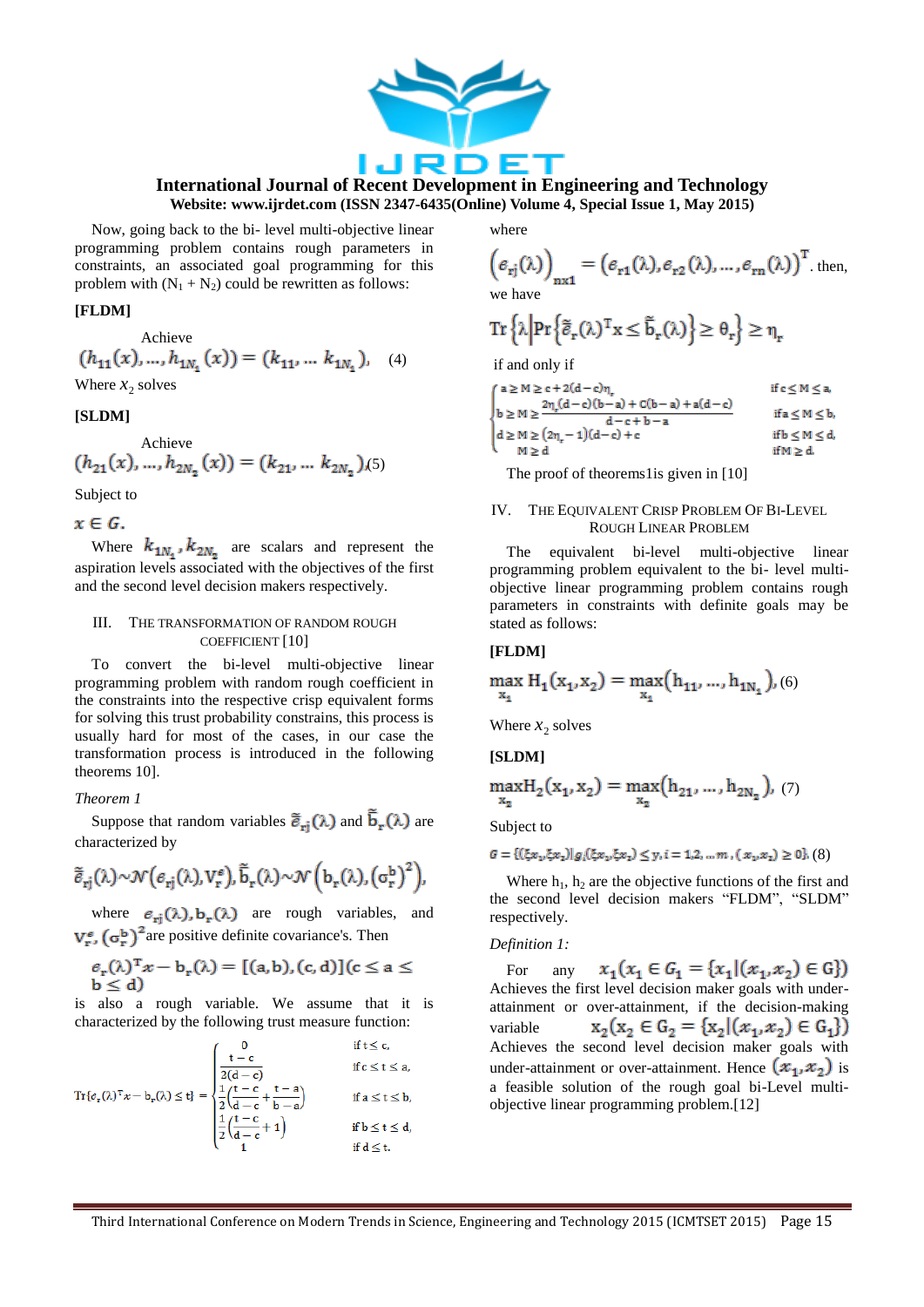

*Definition 2:*

If  $(x_1^*, x_2^*)$  is a feasible solution of the rough goal bi-Level multi-objective linear programming problem, such that the first level decision maker achieves all goals; so  $(x_1^*, x_2^*)$  is the Pareto optimal solution of the rough goal bi-level multi-objective linear programming problem.

#### V. A GOAL APPROACH FOR THE BI- LEVEL MULTI-OBJECTIVE LINEAR PROGRAMMING PROBLEM

To solve the bi- level multi-objective linear programming problem with definite goals, one first get the optimal solution of the "FLDM" with definite goals, and the "SLDM" should get his optimal solution with definite goals, as follows:

#### *5-1 THE FIRST LEVEL DECISION MAKER*

First, the "FLDM" solves the following problem:

$$
A\text{chieve } (h_{11}(x), \dots, h_{1N_1}(x)) = (k_{11}, \dots, k_{1N_1}),
$$
\n(9)

Subject to

 $x \in G$ .

Where  $k_{11}, \ldots, k_{1N_1}$  are scalars, and represent the aspiration levels associated with the objectives,  $h_{11}, \ldots, h_{1N_s}$ , respectively.

We consider the following bi-level multi-objective linear programming problem associated to the first goal as:

$$
P_{11}: \text{ Minimize } D_{11} = d_{11}^- + d_{11}^+, \qquad (10)
$$

Subject to

$$
h_{11}(x) + d_{11}^{-} - d_{11}^{+} = k_{11},
$$
  

$$
x \in G,
$$
  

$$
d_{11}^{-}, d_{11}^{+} \ge 0.
$$

Where  $d_{11}^-$  and  $d_{11}^+$  are the under-attainment and over-attainment, respectively, of the first goal and

$$
d_{11}^- X d_{11}^+ = 0.
$$

Then the attainment problem associated with the second goal is equivalent to the optimization problem $P_{12}$ , where:

$$
P_{12}: \text{Minimize} \mathsf{D}_{12} = \mathsf{d}_{12}^- + \mathsf{d}_{12}^*, \quad (11)
$$

Subject to

$$
h_{12}(x) + d_{12}^{-} - d_{12}^{+} = k_{12},
$$
  
\n
$$
h_{11}(x) + d_{11}^{-} - d_{11}^{+} = k_{11},
$$
  
\n
$$
d_{11}^{-} + d_{11}^{+} = D_{11}^{*},
$$

# $x \in G$ ,

 $d_{1t}^- + d_{1t}^+ \geq 0.$ 

The optimal solution of the linear goal programming model is given by

$$
x^* = (x_1^F, x_2^F).
$$

*4-2 The Second Level Decision Maker*

Second, in the same way, the "SLDM" independently solves:

Achieve

$$
(h_{21}(x),...,h_{2N_2}(x)) = (k_{21},...,k_{2N_2}), (12)
$$

Subject to

 $x \in G$ .

Where  $k_{21}, ..., k_{2N_n}$  are scalars, and represent the aspiration levels associated with the objectives,  $h_{21},...,h_{2N_{2}}$ , respectively.

The "SLDM" will do the same action as the "FLDM" till he obtains his optimal solution

$$
x^* = (x_1^S, x_2^S).
$$

#### VI. FUZZY APPROACH OF BI-LEVEL LINEAR PROGRAMMING WITH ROUGH PARAMETERS PROBLEM

Now the solution of the AUE branch and Egypt branch are disclosed. But, the two solutions are usually different and conflicting because of the nature between two levels goals. The AUE branch knows that using the optimal decisions  $x_1^F$  as a control factors for the EGYPT branch, is not a practical solution, in the real case it will be more reasonable to permit some tolerance for the EGYPT branch to extend its feasible region for searching an optimal solution, and at the same time to reduce the searching time and/or the interactions between the two Decision Makers.

So, the range of the decision variable  $x_1$  should be around  $x_1^F$  with a maximum tolerance  $t_1$  and the following membership function will specify $\mathbf{x}_1$ :

$$
\mu(x_1)=\begin{cases} \frac{x_1-(x_1^F-t_1)}{t_1}x_1^F-t_1\leq x_1\leq x_1^F,\\ \frac{-x_1+(x_1^F+t_1)}{t_1}x_1^F\leq x_1\leq x_1^F-t_1,\end{cases}\quad (13)
$$

Third International Conference on Modern Trends in Science, Engineering and Technology 2015 (ICMTSET 2015) Page 16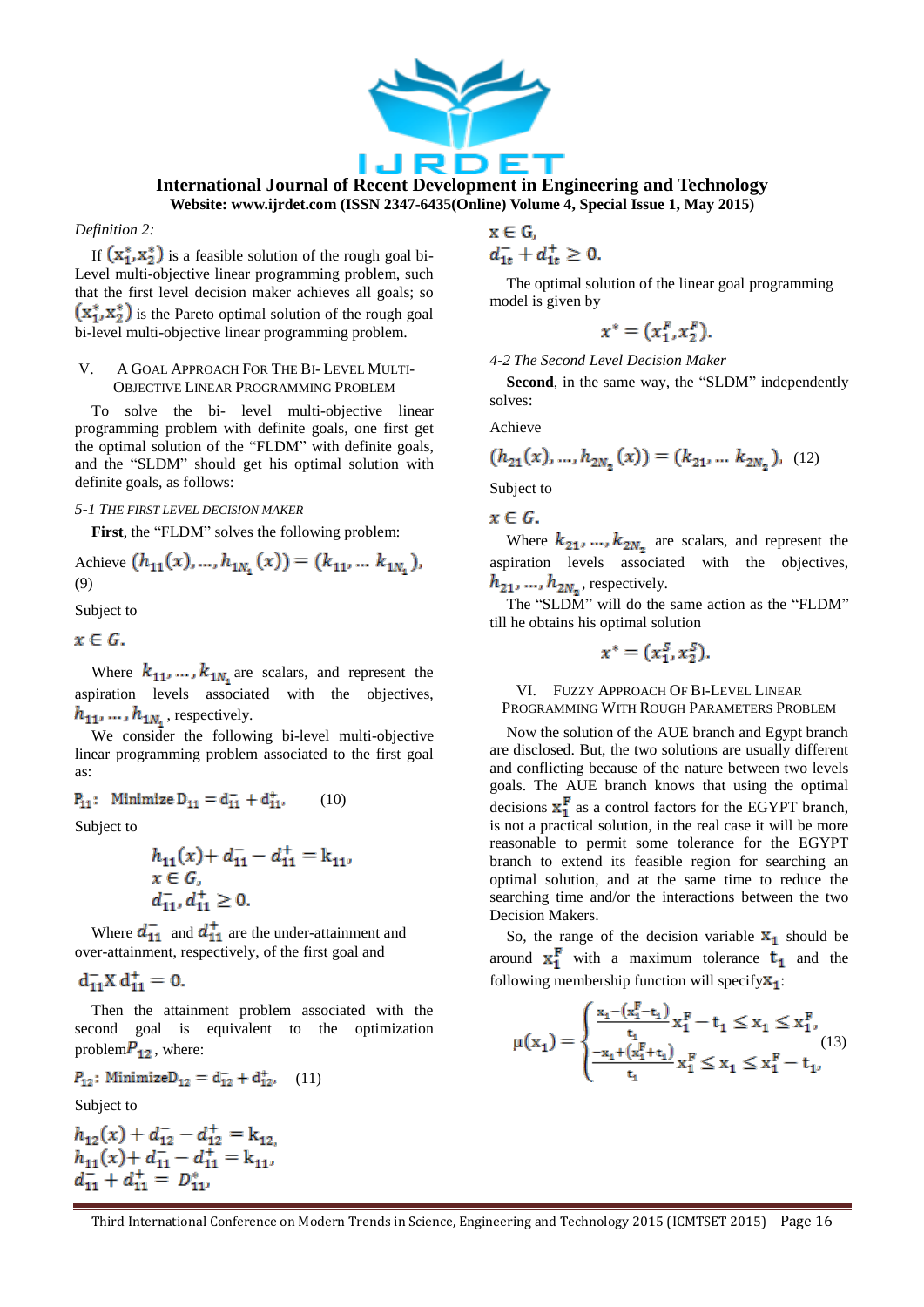

**International Journal of Recent Development in Engineering and Technology Website: www.ijrdet.com (ISSN 2347-6435(Online) Volume 4, Special Issue 1, May 2015)**

Where  $X_1^F$  is the most preferred solution the and  $(X_1^{\mathbf{r}} + t_1)$  are the worst acceptable decision; and that satisfaction is linearly increasing with the interval of  $\left[ X_1^F - t_1, X_1 \right]$  and linearly decreasing with  $X_1, X_1^F - t_1$ , and the other decisions are not acceptable.

First, the "FLDM" goals may reasonably consider that it is absolutely acceptable if  $h_1 \geq h_1^r$  and absolutely unacceptable if  $h_1 < h_1$ , and consider that the preference with  $\left[\mathbf{h}_1, \mathbf{h}_1^{\text{r}}\right]$  is linearly increasing. This due to the fact that the "SLDM" obtained the optimum at  $(x_1^S, x_2^S)$ , which in turn provides the "FLDM" the objective function values  $\hat{h_1}$ , make any unattractive in practice.

The following membership functions of the "FLDM" can be stated as:

$$
\tilde{\mu}[h_1(x)] = \begin{cases} 1 & \text{ if } h_1(x) > h_1^F, \\ \frac{h_1(x) - h_1}{h_1^F - h_1} & \text{ if } \hat{h_1} \leq h_1(x) \leq h_1^F, \\ 0 & \text{ if } \hat{h_1} \geq h_1(x) . \end{cases}
$$

Second, the "SLDM" goals may reasonably consider that it is absolutely acceptable if  $h_2 \geq h_2^S$  and absolutely unacceptable if  $h_2 < h_2$ , and that the preference with  $\left[\mathbf{h}_2, \mathbf{h}_2^{\mathbf{S}}\right]$  is linearly increasing. So, the "SLDM" has the following membership functions for its goal:

$$
\tilde{\mu}[h_2(x)] = \begin{cases} 1 & \text{if } h_2(x) > h_2^S, \\ \frac{h_2(x) - \tilde{h_2}}{h_2^S - \tilde{h_2}} & \text{if } \tilde{h_2} \le h_2(x) \le h_2^S, \\ 0 & \text{if } \tilde{h_2} \ge h_2(x). \end{cases}
$$
(15)

Finally, in order to generate the satisfactory solution, which is also a Pareto optimal solution with overall satisfaction for all decision-makers, we can solve the following problem.

# $max \delta$ , (16) Subject to

$$
\frac{x_1 - (x_1^{\mathbf{F}} - t_1)}{t_1} \ge \delta,
$$
\n
$$
\frac{-x_1 + (x_1^{\mathbf{F}} + t_1)}{t_1} \ge \delta,
$$
\n
$$
\hat{\mu}[h_1(x)] \ge \delta,
$$
\n
$$
\hat{\mu}[h_2(x)] \ge \delta,
$$
\n
$$
x \in G,
$$
\n
$$
t_i > 0, \delta \in [0,1].
$$

Where  $\delta$  represents the overall satisfaction for the two decision makers.

If the "FLDM" is satisfied with the obtained solution, then the satisfactory solution is reached. Otherwise, he should provide a new membership function for the control variable and objectives to the "SLDM", the process will repeated until a satisfactory solution is reached.

#### VII. NUMERICAL EXAMPLE

Banks have three principal activities: taking deposits, making loans, and investing in securities. To do this they use labor (skilled and unskilled), physical capital, and financial capital. Two main questions are addressed in this study: (i) How efficient are banks in SSA and what determines their degree of efficiency? (ii)What other factors may explain the low level of financial development in SSA? To answer these questions, the paper uses stochastic frontier analysis to assess banking efficiency and its determinants. This method makes it possible to determine the cost frontier while taking into account factors related to both the technological process of banks and the environment in which they operate. To investigate the low level of financial development, the paper employs the generalized method of moments [9] (GMM) system of Arellano and Bover (1995).

This example aims at determining the extent to which commercial banks held banking efficiency. The banking sector is one of the main players in any society, hence, measuring the efficiency of performance of the sector members sector is necessary, to rationalize and direct the process of the banking industry for every country. The standard analytical method has been used in this study by using the solution method for bi-level multi-objective linear programming problem under random rough coefficient in constrain [13].

The results show that on average, SSA banks are costefficient in producing their main outputs—deposits and short-term loans. However, efficiency could be improved by enhancing the credit environment through better functioning judicial and legal processes and the accessibility of information on borrowers. This should allow banks more effectively to play their financial intermediary role of transforming deposits into loans for investment. The estimations show that financial development has been hindered by inflation and somewhat by concentration in the banking sector. Better macroeconomic stabilization policies that keep inflation under control and a more competitive banking system could help financial development.[14]

In our case study the central main branch will be considered as the first level decision maker (call it FLDM) for all the other branches and it is located at Dubai.

Third International Conference on Modern Trends in Science, Engineering and Technology 2015 (ICMTSET 2015) Page 17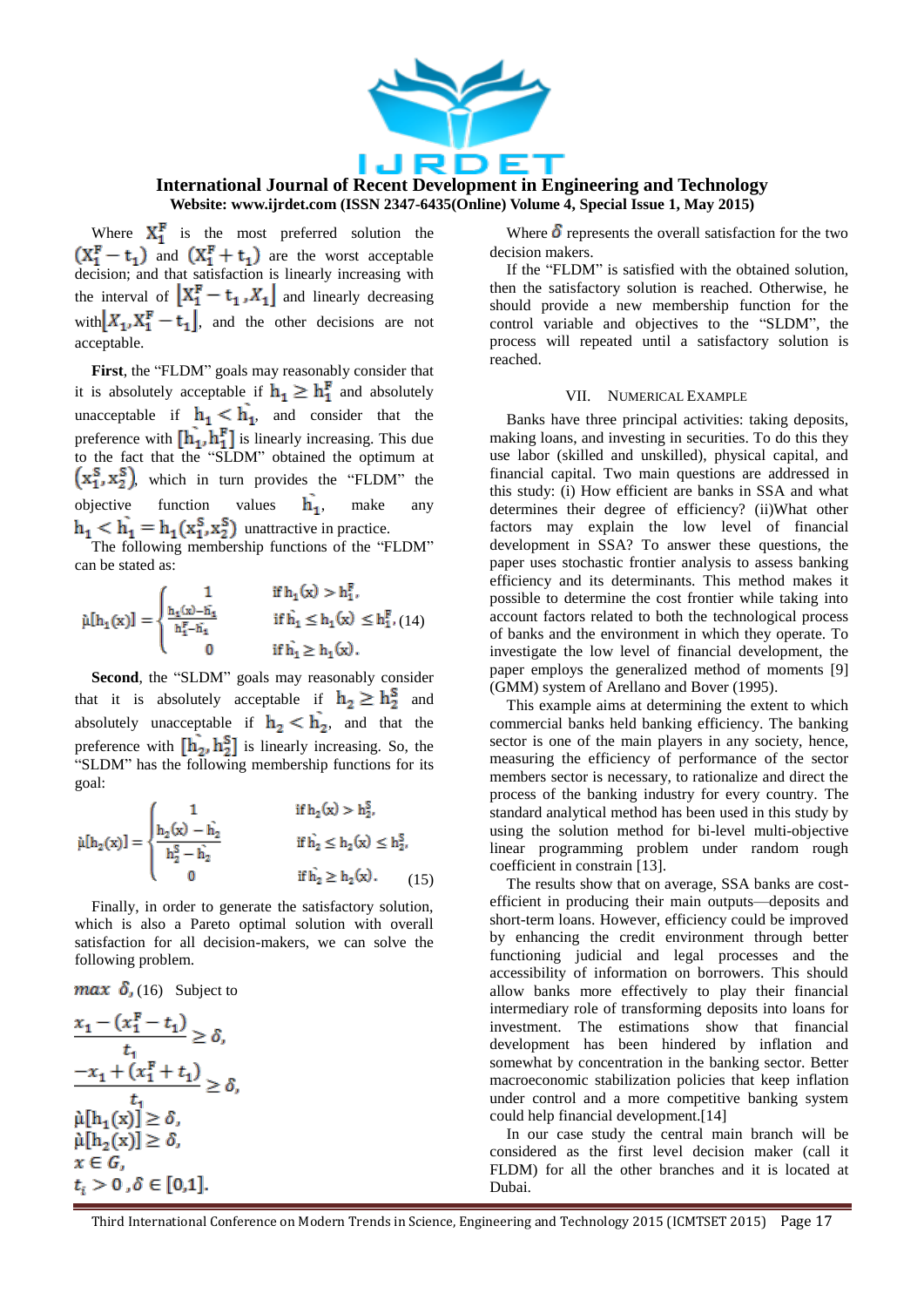

The second level decision maker (call it SLDM) is one of the dependent branches and it is located in Cairo, Egypt.

The FLDM determines specific objectives which are increasing both Loans, and deposits.

The targets for the FLDM is fifty millions dollars for the first objective, and eighty millions dollars for the second one, while the targets for the SLDM is twenty millions dollars for the first objectives and thirty eight millions dollars for the second objectives.

Based on the difficulty of determining the market fluctuation, the objectives are determined in a rough environment, this situation makes the obtaining of the problem solution impossible under the traditional techniques [15].

So the bi-level multi-objective linear programming problem under random rough coefficient in constraint is the suitable choice to solve this kind of problems.

All these objectives are determined in a rough environment (based on the fluctuation of the market status). In this environment it is difficult to determine the market fluctuation which makes finding an accurate solution of the problem is almost impossible using the traditional techniques. So the bi-level multi-objective linear programming problem (BLMOLPP) under random rough coefficient in constraint will be the suitable choice to solve these particular types of problems.



Let's assume that the FLDM has the following goals  $h_1 = (50, 80)$  and the SLDM has the following goals  $h_2 =$ (20, 38) to satisfy the overall satisfaction for both decisions makers. Now the mathematical form of the above description is:

#### FLDM

$$
\max_{x_1} h_{11}(x) = 5x_1 + x_2,
$$
  

$$
\max_{x_1} h_{12}(x) = 2x_1 + x_2,
$$

where  $x_2$  solves

SLDM

$$
\max_{x_2} h_{21}(x) = x_1 + 2x_2,
$$

$$
\max_{x_2}(x) = 2x_1 + 2x_2
$$

subject to

$$
\xi_1 x_1 + \xi_2 x_2 \le 45,\n\xi_3 x_1 + \xi_4 \quad x_2 \le 30,\n\xi_1, x_2 \ge 0
$$

Assume that the rough parameters are defined as follows:

$$
\xi_1 \sim \mathcal{N}(\rho_1, 1), \quad \text{with } \rho_1 = ([2,3], [1,4]),
$$
\n
$$
\xi_2 \sim \mathcal{N}(\rho_2, 4), \quad \text{with } \rho_2 = ([1,2], [1,3]),
$$
\n
$$
\xi_3 \sim \mathcal{N}(\rho_3, 1), \quad \text{with } \rho_3 = ([1,2], [0,3]),
$$
\n
$$
\xi_4 \sim \mathcal{N}(\rho_4, 2), \quad \text{with } \rho_4 = ([3,4], [2,5]),
$$
\nlet  $\eta_r = 0.9$ 

Now by using theorem 1, the equivalent crisp problem which equivalent to a BLMOLPP under rough parameters in constraints with definite goals, as follows:

FLDM

$$
\text{Achieve } h_{11} = (5x_1 + x_2) = k_{11}
$$
\n
$$
\text{Achieve } h_{12} = (2x_1 + x_2) = k_{12}
$$
\n
$$
\text{where } x_2 \text{ solves}
$$

SLDM

$$
A\text{chieve } h_{21} = (x_1 + 2x_2) = k_{21},
$$
  

$$
A\text{chieve } h_{22} = (2x_1 + 2x_2) = k_{22}.
$$

Subject to

$$
x \in G = \{3.4x_1 + 2.6x_2 \le 45, 2.4x_1 + 4.4x_2 \le 30, 2.4x_1 \ge 0, x_2 \ge 0 \ge 0\}
$$

By calculating the trust measure for every rough coefficient by using trust measure function in theorem 1 the following will obtained.

$$
\mathrm{Tr}\left\{\xi_{1}\right\}=0.9,\mathrm{Tr}\left\{\xi_{2}\right\}=0.9\,,\mathrm{Tr}\left\{\xi_{2}\right\}=0.9,\mathrm{Tr}\left\{\xi_{4}\right\}=0.9,\mathrm{Tr}\left\{\xi_{5}\right\}=0.6,\mathrm{Tr}\left\{\xi_{6}\right\}=0.9.
$$

So, according to the above results, the trust more than or equal  $\alpha$  ( $\alpha$  = 0.6) is the equivalent crisp problem, which equivalent to bi-Level multi-objective linear programming problem under rough parameters in constraints.

Now, the associated goal programming for the above problem with  $(N_1 + N_2)$  goals can be rewritten an as follows:

FLDM

$$
\max_{x_1} h_1(x_1, x_2) = \max_{x_1} [5x_1 + x_2, 2x_1 + x_2],
$$
  
where  $x_2$  solves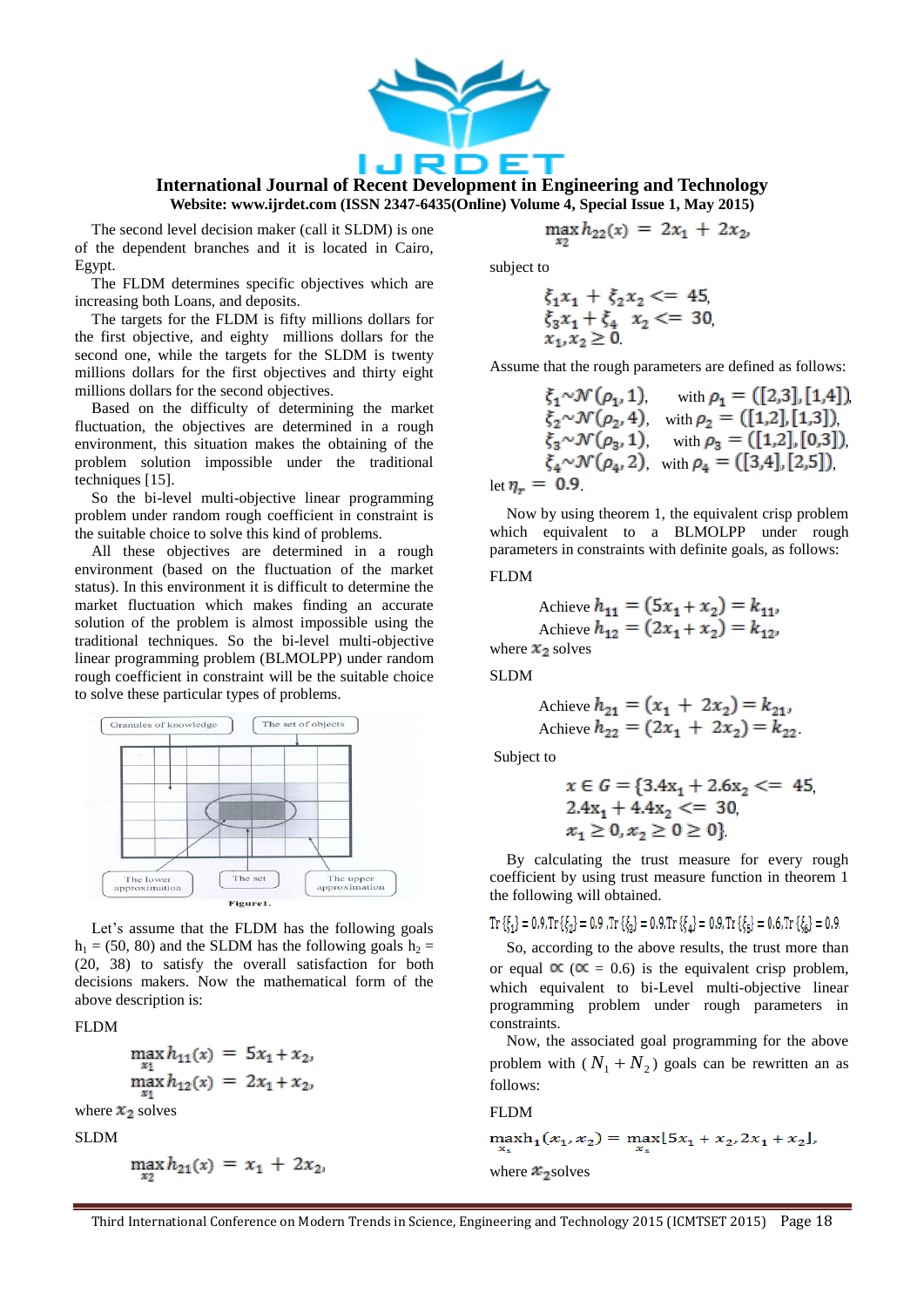

SLDM

$$
\max h_2(x_1, x_2) = \max [x_1 + 2x_2, 2x_1 + 2x_2]
$$

subject to

$$
x \in G = \{3.4x_1 + 2.6x_2 \le 45, 2.4x_1 + 4.4x_2 \le 30, 2.4x_1 \ge 0, x_2 \ge 0 \ge 0\}
$$

First, the "FLDM" solves his problem as the following:

$$
ext{Achieve } 5x_1 + x_2 = k_{11},
$$
  
Achieve  $2x_1 + x_2 = k_{12}$ 

subject to

 $x \in G$ .

And the aspiration levels of the goals are assumed to be  $k_{11} = 50$ ,  $k_{12} = 20$ , respectively.

Then, the optimization problem associated with the first goal is formulated as follows:

$$
P_{11}: \quad \text{Minimize } D_{11} = d_{11}^- + d_{11}^+,
$$

subject to

$$
5x1 + x2 + d11- - d11+ = k11,x \in G,d11+, d11+ \ge 0.
$$

Where the maximum degree of attainment of problem  $P_{11}$  is  $D_{11}^* = 0.0002$  with an optimal solution

$$
x_1 = (9.9998, 0.0011) \qquad \& \qquad x_2 = 0, d_{11}^+ = 0.0002.
$$

Now the attainment problem for the second goal of the FLDM is equivalent to problem $P_{12}$ .

$$
P_{12}; \hspace{0.5cm} \textit{Minimize } D_{12} = d_{12}^- + d_{12}^+
$$

subject to

$$
2x_1 + x_2 + d_{12} - d_{12} = k_{12},
$$
  
\n
$$
5x_1 + x_2 + d_{11} - d_{11} + d_{12} = 50,
$$
  
\n
$$
d_{11} + d_{11} + d_{12} = 0.0002,
$$
  
\n
$$
x \in G,
$$
  
\n
$$
d_{12} + d_{12} + d_{12} \ge 0.
$$

Where the maximum degree of attainment of the problem  $P_{12}$  is  $D_{12}^* = 0.0006$ 

Therefore, the optimal solution of the problem  $P_{12}$  is given by

$$
x_2 = (9.9999, 0.0008),
$$
  
\n
$$
d_{11}^{-} = 0, d_{11}^{+} = 0.0002,
$$
  
\n
$$
= 0, d_{12}^{+} = 0.0006,
$$

So the optimal solution of the BLMOLPP model is given by  $x^*$  which is the optimal solution of the FLDM $x^* = (x_1, x_2) = (9.9999, 0.0008).$ 

Second the "SLDM" solves his problem as the following:

$$
\begin{array}{l}\text{Achievex}_1 + 2x_2 = k_{21},\\ \text{Achiev} & 2x_1 + 2x_2 = k_{22}.\end{array}
$$

subject to

 $d_{12}^-$ 

$$
x\in G.
$$

And the aspiration levels of the goals are assumed to be  $k_{21} = 10, k_{22} = 18$  respectively. Then, the optimization problem associated with the first goal is formulated as follows:

$$
P_{21}: \text{ Minimize } D_{21} = d_{21}^- + d_{21}^+,
$$

subject to

$$
x_1 + 2x_2 + d_{21} - d_{21}^{+} = 10,
$$
  
\n
$$
x \in G,
$$
  
\n
$$
d_{21}^{-} + d_{21}^{+} \ge 0.
$$

Where the maximum degree of attainment of problem  $P_{21}$ is  $D_{21}^* = 0$  with an optimal solution

$$
x = (9.9987, 0.0006) \& d_{21}^- = 0, d_{21}^+ = 0.
$$

Now the attainment problem for the second goal of the SLDM is equivalent to problem  $P_{22}$ 

$$
P_{22}: \text{ Minimize } D_{22} = d_{22}^- + d_{22}^+,
$$

subject to

$$
2x_1 + 2x_2 + d_{22} - d_{22}^+ = 18,
$$
  
\n
$$
x_1 + 2x_2 + d_{21}^- - d_{21}^+ = 10,
$$
  
\n
$$
x \in G.
$$

**Finally** assume that the FLDM control decision is  $x_1^F = 9.9999$  with an available tolerance equal to "one", then the "SLDM" solves a Tchebycheff problem with an optimal solution

$$
(d_{21}^{F}, d_{22}^{F}) = (10.0001, 0.9869),
$$
  
\n
$$
\mathbf{x}_{1}^{F} = 0.9999 \& h_{1} = (50.9874, 20.9871),
$$
  
\n
$$
h_{2} = (11.9739, 21.974)
$$